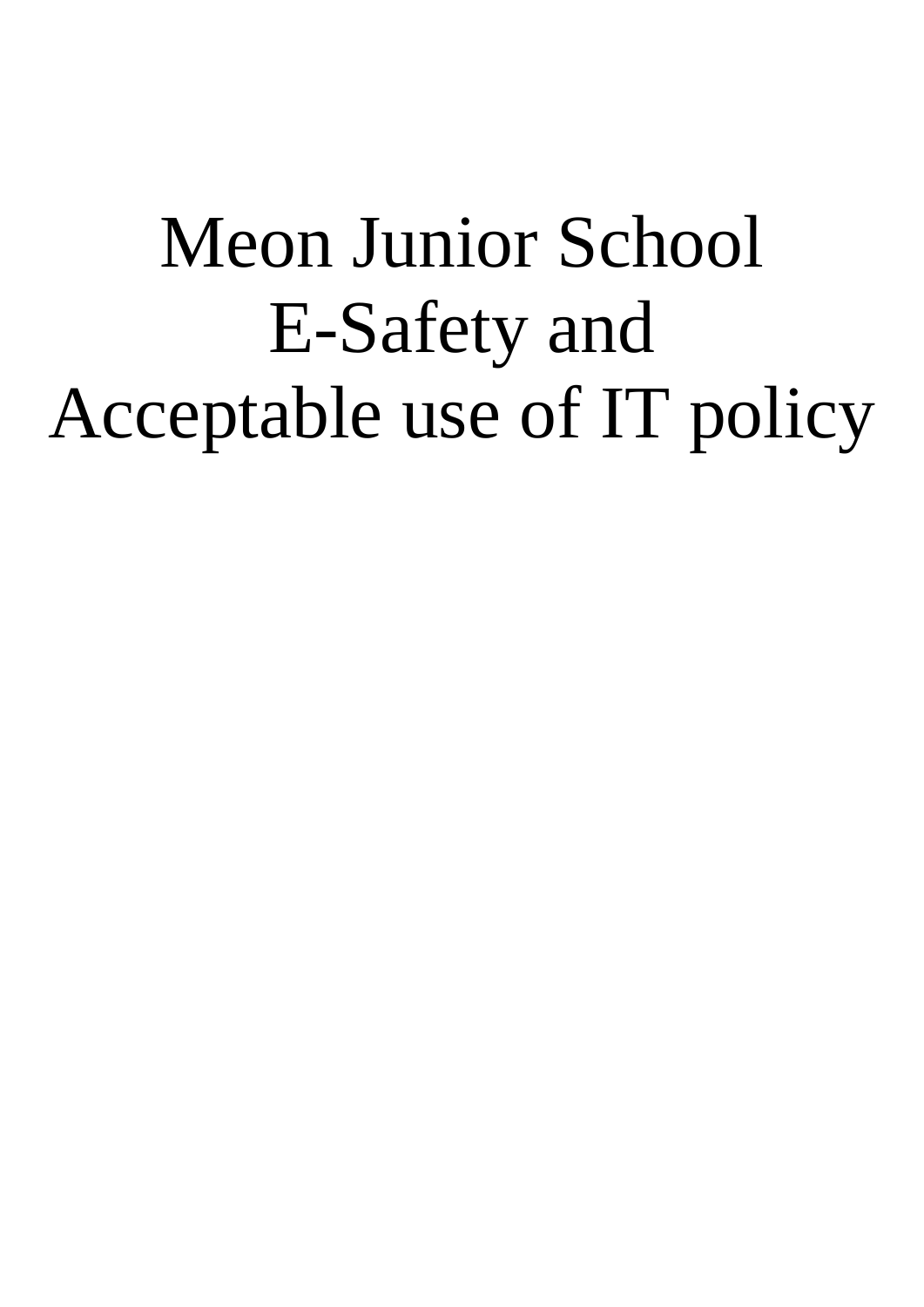## **Introduction**

ICT in the 21<sup>st</sup> Century is seen as an essential resource to support learning and teaching, as well as playing an important role in the everyday lives of children, young people and adults. Consequently, schools need to build in the use of these technologies in order to arm our young people with the skills to access life-long learning and employment.

Information and Communications Technology covers a wide range of resources including; web-based and mobile learning. It is also important to recognise the constant and fast paced evolution of ICT within our society as a whole. Currently the internet technologies children and young people are using both inside and outside of the classroom include:

- Websites
- E-mail, Instant Messaging and chat rooms
- Social Media, including Facebook and Twitter
- Other mobile devices with web functionality
- Gaming, especially online
- Learning Platforms and Virtual Learning Environments
- **Blogs and Wikis**
- Podcasting
- Video Broadcasting

Whilst exciting and beneficial both in and out of the context of education, much ICT, particularly webbased resources, are not consistently policed. All users need to be aware of the range of risks associated with the use of these Internet technologies and that some have minimum age requirements, usually 13 years.

At Meon Junior School*,* we understand the responsibility to educate our pupils on e Safety issues; teaching them the appropriate behaviours and critical thinking skills to enable them to remain both safe and legal when using the internet and related technologies, in and beyond the context of the classroom.

Schools hold personal data on learners, staff and other people to help them conduct their day-to-day activities. Some of this information is sensitive and could be used by another person or criminal organisation to cause harm or distress to an individual. The loss of sensitive information can result in media coverage, and potentially damage the reputation of the school. This can make it more difficult for your school to use technology to benefit learners.

Everybody in the school has a shared responsibility to secure any sensitive information used in their day to day professional duties and even staff not directly involved in data handling should be made aware of the risks and threats and how to minimise them.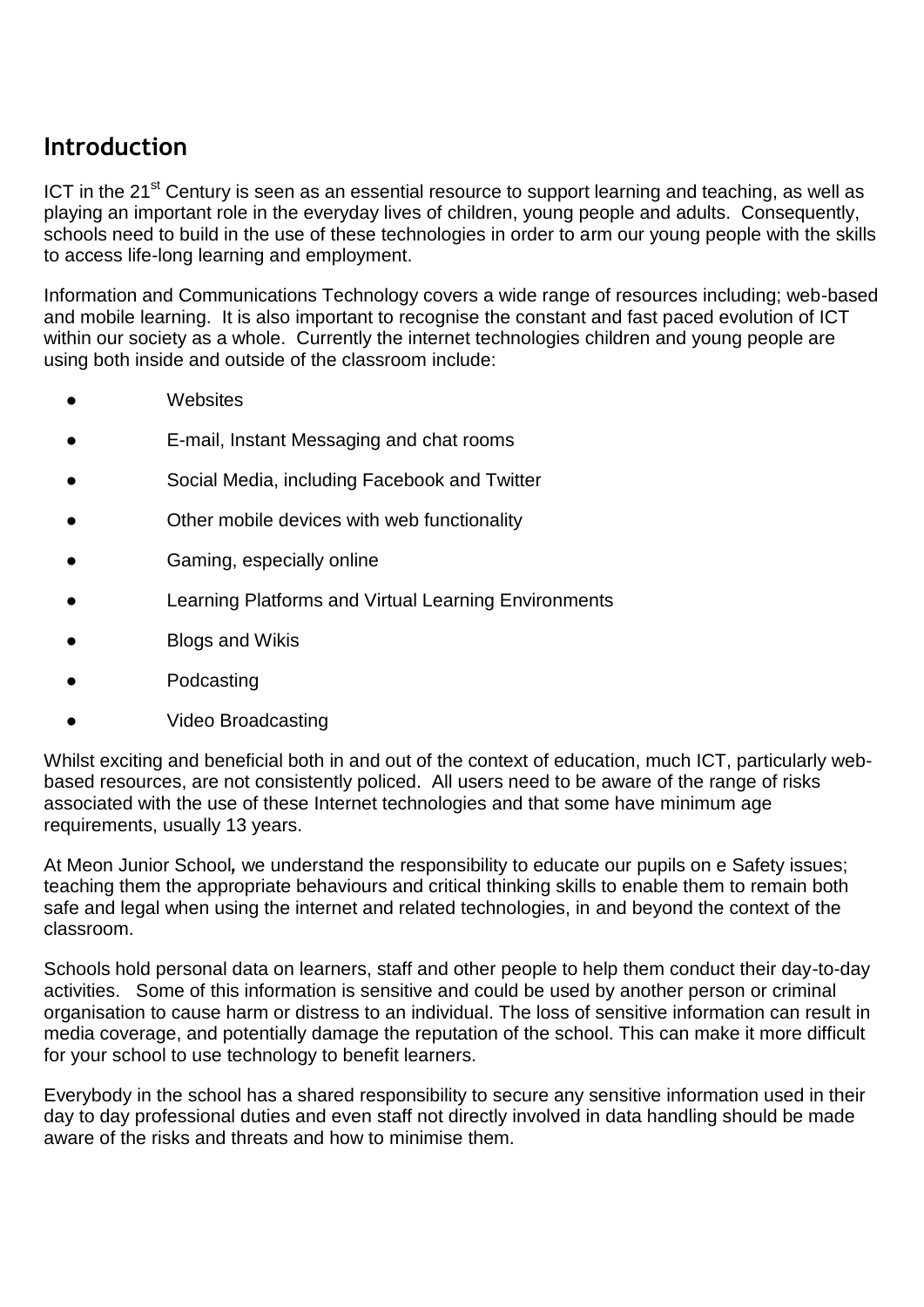Both this policy and the Acceptable Use Agreement (for all staff, governors, visitors and pupils) are inclusive of both fixed and mobile internet; technologies provided by the school (such as PCs, laptops, mobile devices, webcams, whiteboards, voting systems, digital video equipment, etc); and technologies owned by pupils and staff, but brought onto school premises (such as laptops, mobile phones and other mobile devices).

## **Monitoring**

Authorised ICT staff may inspect any ICT equipment owned or leased by the school at any time without prior notice. If you are in doubt as to whether the individual requesting such access is authorised to do so, please ask for their identification badge and contact their department. Any ICT authorised staff member will be happy to comply with this request.

ICT authorised staff may monitor, intercept, access, inspect, record and disclose telephone calls, emails, instant messaging, internet/intranet use and any other electronic communications (data, voice or image) involving its employees or contractors, without consent, to the extent permitted by law. This may be to confirm or obtain school business related information; to confirm or investigate compliance with school policies, standards and procedures; to ensure the effective operation of school ICT; for quality control or training purposes; to comply with a Subject Access Request under the Data Protection Act 1998, or to prevent or detect crime.

ICT authorised staff may, without prior notice, access the e-mail or voice-mail account where applicable, of someone who is absent in order to deal with any business-related issues retained on that account.

All monitoring, surveillance or investigative activities are conducted by ICT authorised staff and comply with the Data Protection Act 1998, the Human Rights Act 1998, the Regulation of Investigatory Powers Act 2000 (RIPA) and the Lawful Business Practice Regulations 2000.

Please note that personal communications using School ICT may be unavoidably included in any business communications that are monitored, intercepted and/or recorded.

## **Breaches**

A breach or suspected breach of policy by a school employee, contractor or pupil may result in the temporary or permanent withdrawal of school ICT hardware, software or services from the offending individual.

Any policy breach is grounds for disciplinary action in accordance with the school Disciplinary Procedure or, where appropriate, the Portsmouth Disciplinary Procedure.

Policy breaches may also lead to criminal or civil proceedings.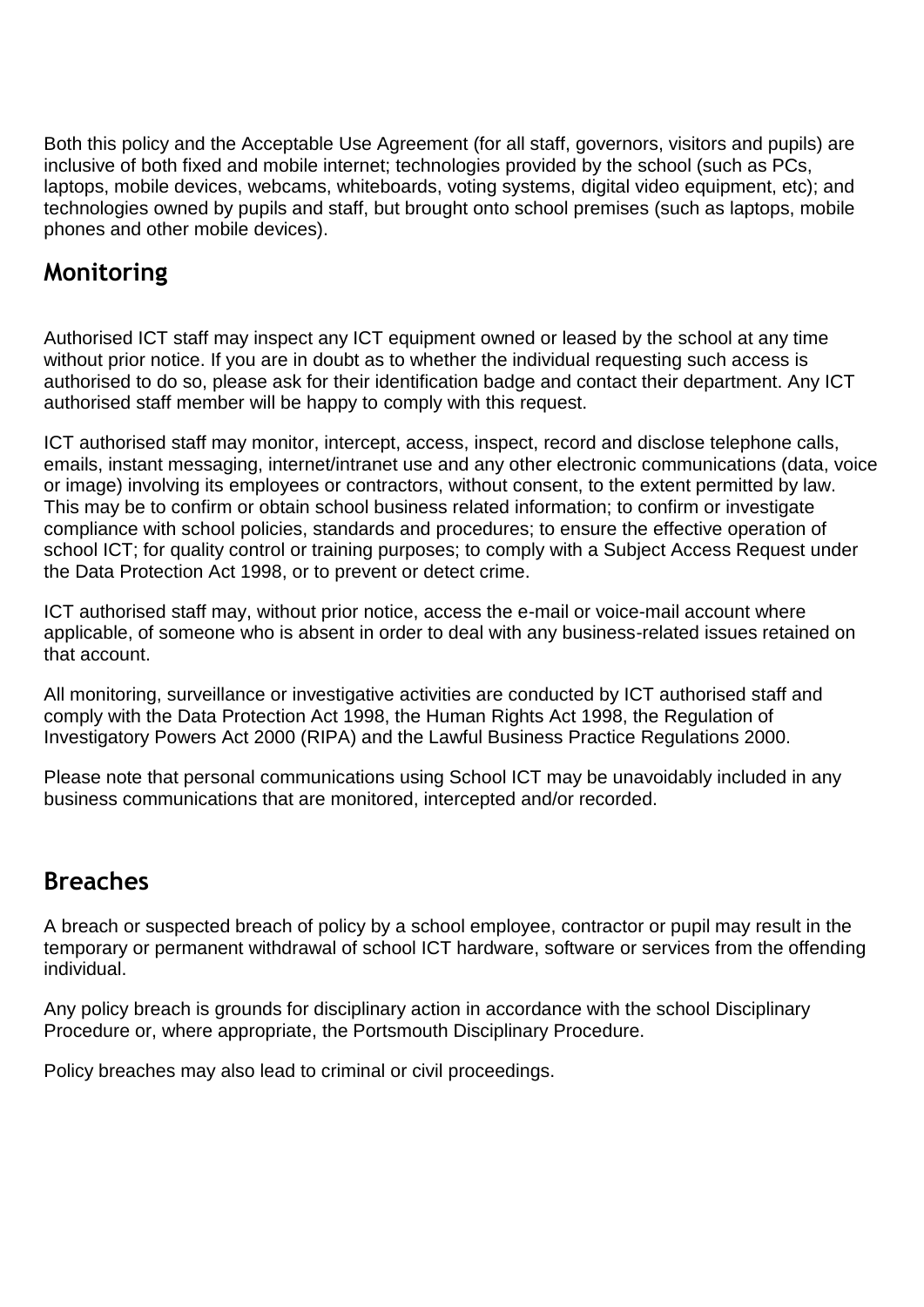## **Incident Reporting**

Any security breaches or attempts, loss of equipment and any unauthorised use or suspected misuse of ICT must be immediately reported to the school's Head teacher or IT leader. Additionally, all security breaches, lost/stolen equipment or data (including passwords and PINs), virus notifications, unsolicited emails, misuse or unauthorised use of ICT and all other policy non-compliance must be reported.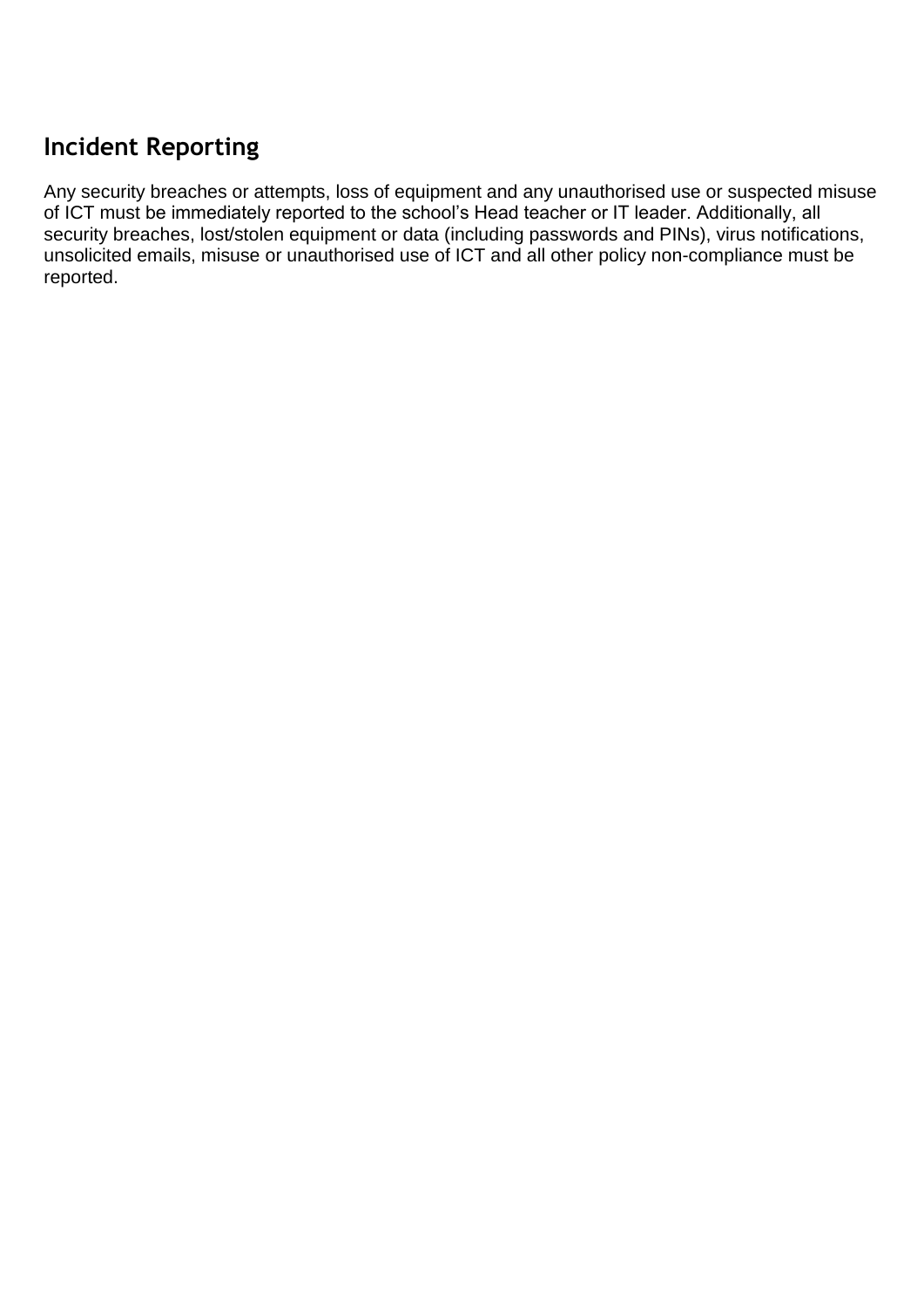## **Acceptable Use Agreement: Pupils - Primary**

## **Primary Pupil Acceptable Use Agreement / eSafety Rules**

- I will only use ICT in school for school purposes.
- I will only use my class e-mail address or my own school email address when emailing.
- I will only open email attachments from people I know, or who my teacher has approved.
- I will not tell other people my IT passwords.
- I will use the features provided by Google APPs appropriately.
- I will only open/delete my own files.
- I will make sure that all IT contact with other children and adults is responsible, polite and sensible.
- I will not deliberately look for, save or send anything that could be unpleasant or nasty. If I accidentally find anything like this I will tell my teacher immediately.
- I will not give out my own details such as my name, phone number or home address. I will not arrange to meet someone unless this is part of a school project approved by my teacher and a responsible adult comes with me.
- I will be responsible for my behaviour when using IT because I know that these rules are to keep me safe.
- I will support the school approach to online safety and not deliberately upload or add any images, video, sounds or text that could upset any member of the school community
- I know that my use of IT can be checked and that my parent/ carer contacted if a member of school staff is concerned about my eSafety.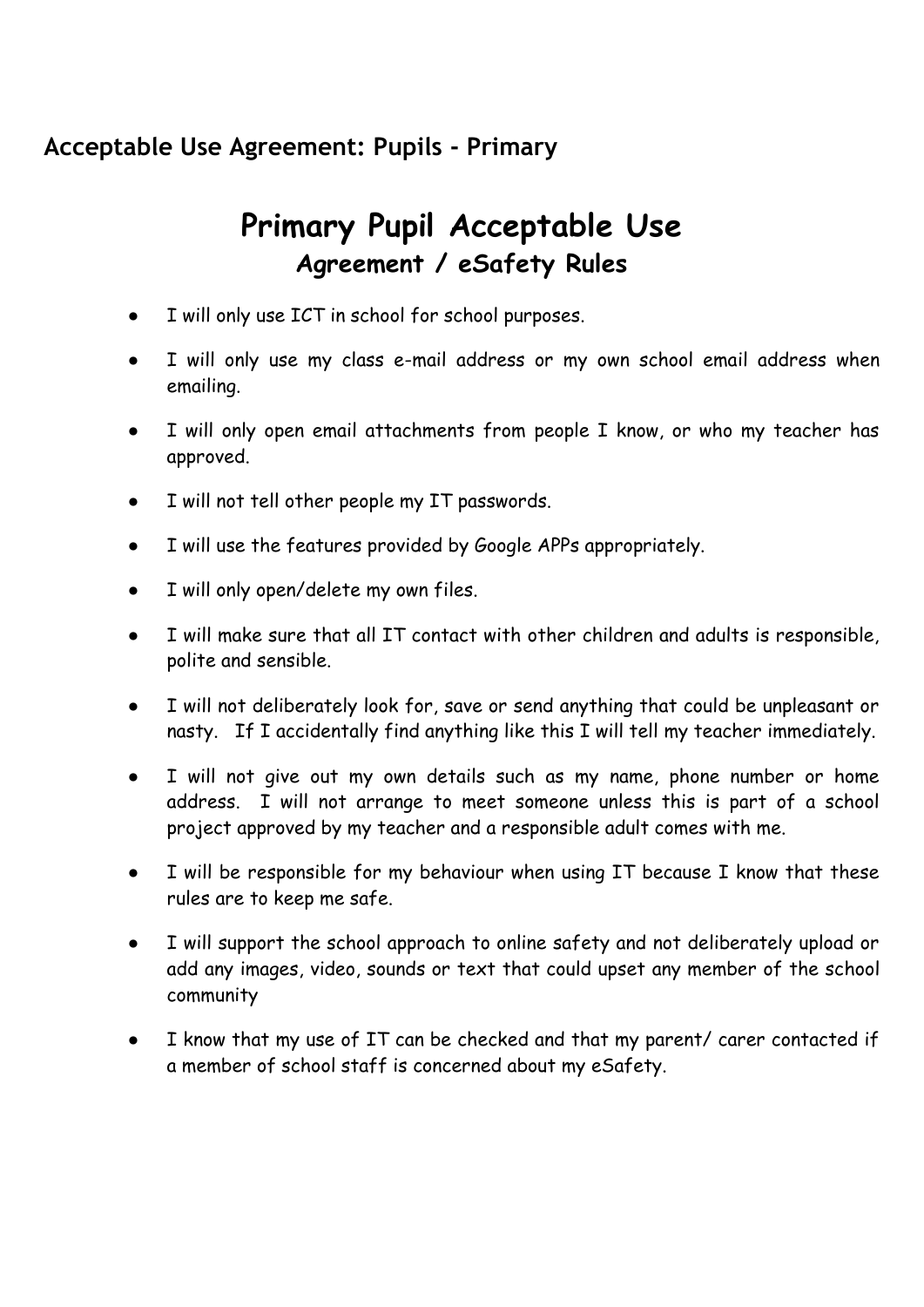#### Dear Parent/ Carer

ICT including the internet, email and mobile technologies has become an important part of learning in our school. We expect all children to be safe and responsible when using any ICT.

Please read and discuss these e Safety rules with your child and return the slip at the bottom of this page. If you have any concerns or would like some explanation please contact Mr Hanna or Mrs Kershaw.

#### **Parent/ carer signature**

We have discussed this and ……………………………………..........(child name) agrees to follow the e Safety rules and to support the safe use of ICT at Meon Junior School.

I am give permission / do not give permission (delete as appropriate) for my child's photograph and work to be published on the school website (no names will be used)

Parent/ Carer Signature …….………………….………………………….

Class …………………………………. Date ………………………………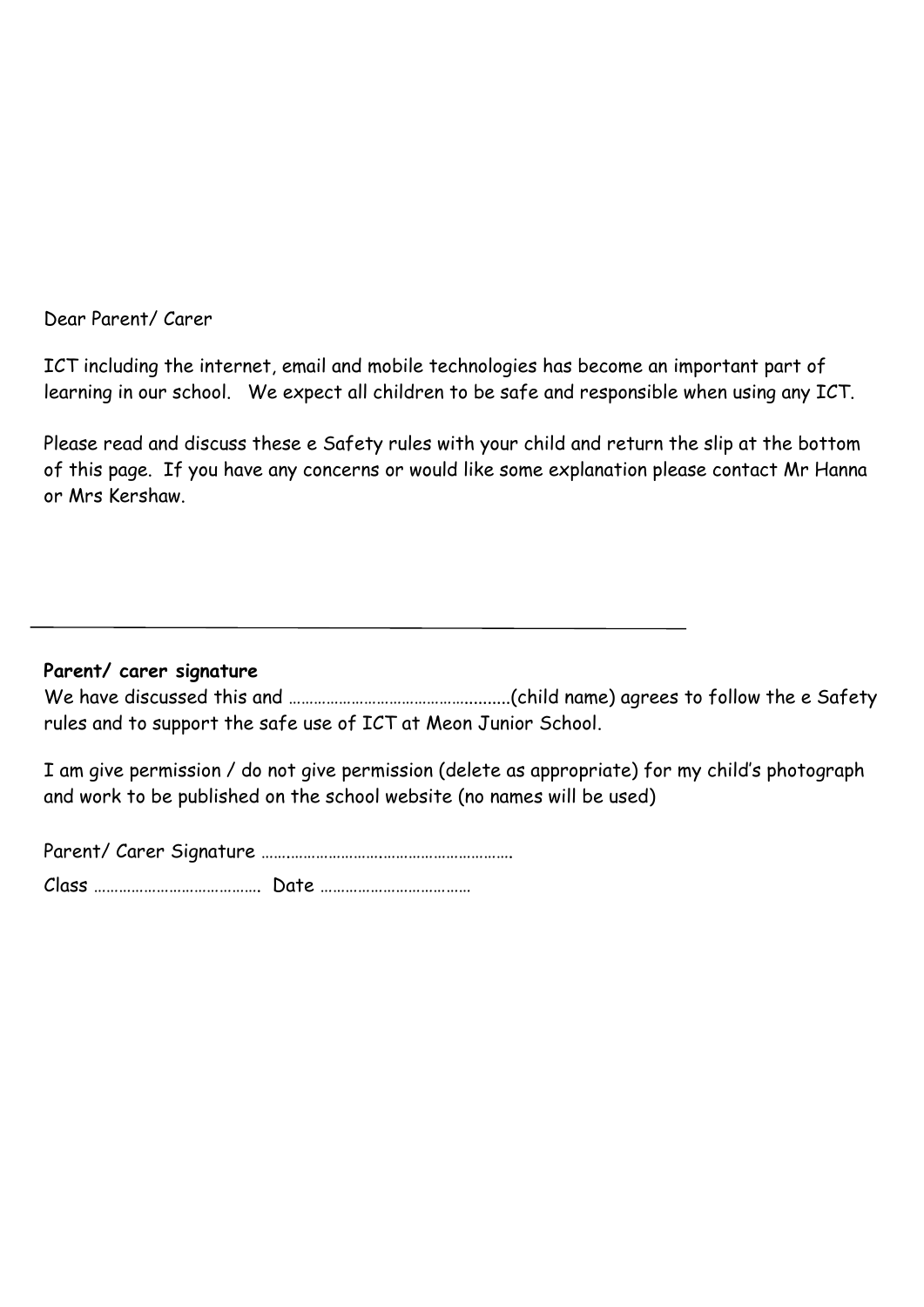## **Acceptable Use Agreement: Staff, Governors and Visitors**

#### **Staff, Governor and Visitor Acceptable Use Agreement / Code of Conduct**

ICT (including data) and the related technologies such as e-mail, the internet and mobile devices are an expected part of our daily working life in school. This policy is designed to ensure that all staff are aware of their professional responsibilities when using any form of ICT. All staff are expected to sign this policy and adhere at all times to its contents. Any concerns or clarification should be discussed with Jackie Kershaw school IT leader or Luke Hanna, the Head teacher.

- $>$  I will only use the school's email / Internet / Intranet / website and any related technologies for professional purposes or for uses deemed 'reasonable' by the Head or Governing Body.
- ➢ I will comply with the ICT system security and not disclose any passwords provided to me by the school or other related authorities
- ➢ I will ensure that all electronic communications with pupils and staff are compatible with my professional role.
- ➢ I will not give out my own personal details, such as mobile phone number and personal e-mail address, to pupils.
- $\geq$  I will only use the approved, secure e-mail system(s) for any school business.
- $>$  I will use the features provided by Google Apps appropriately and understand that these features are subject to the same AUP, both within and outside of school.
- $>$  I will ensure that personal data (such as data held on SIMs software) is kept secure and is used appropriately, whether in school, taken off the school premises or accessed remotely. Personal data can only be taken out of school or accessed remotely when authorised by the Head or Governing Body.
- $>$  I will not install any hardware of software without permission of the IT leader.
- ➢ I will not browse, download, upload or distribute any material that could be considered offensive, illegal or discriminatory.
- $\geq$  Images of pupils and/ or staff will only be taken, stored and used for professional purposes in line with school policy and with written consent of the parent, carer or staff member. Images will not be distributed outside the school network without the permission of the parent/ carer, member of staff or Headteacher.
- ➢ I will support the school approach to online safety and not deliberately upload or add any images, video, sounds or text that could upset any member of the school community.
- ➢ I understand that all my use of the Internet and other related technologies can be monitored and logged and can be made available, on request, to my Line Manager or Headteacher. I will respect copyright and intellectual property rights.
- $\triangleright$  I will ensure that my online activity, both in school and outside school, will not bring my professional role into disrepute.
- ➢ I will support and promote the school's e-Safety and Data Security policies and help pupils to be safe and responsible in their use of ICT and related technologies.
- $>1$  understand this forms part of the terms and conditions set out in my contract of employment.

#### **User Signature**

I agree to follow this code of conduct and to support the safe and secure use of ICT throughout the school

| Job title ………………………………………………………………………… |  |
|----------------------------------------|--|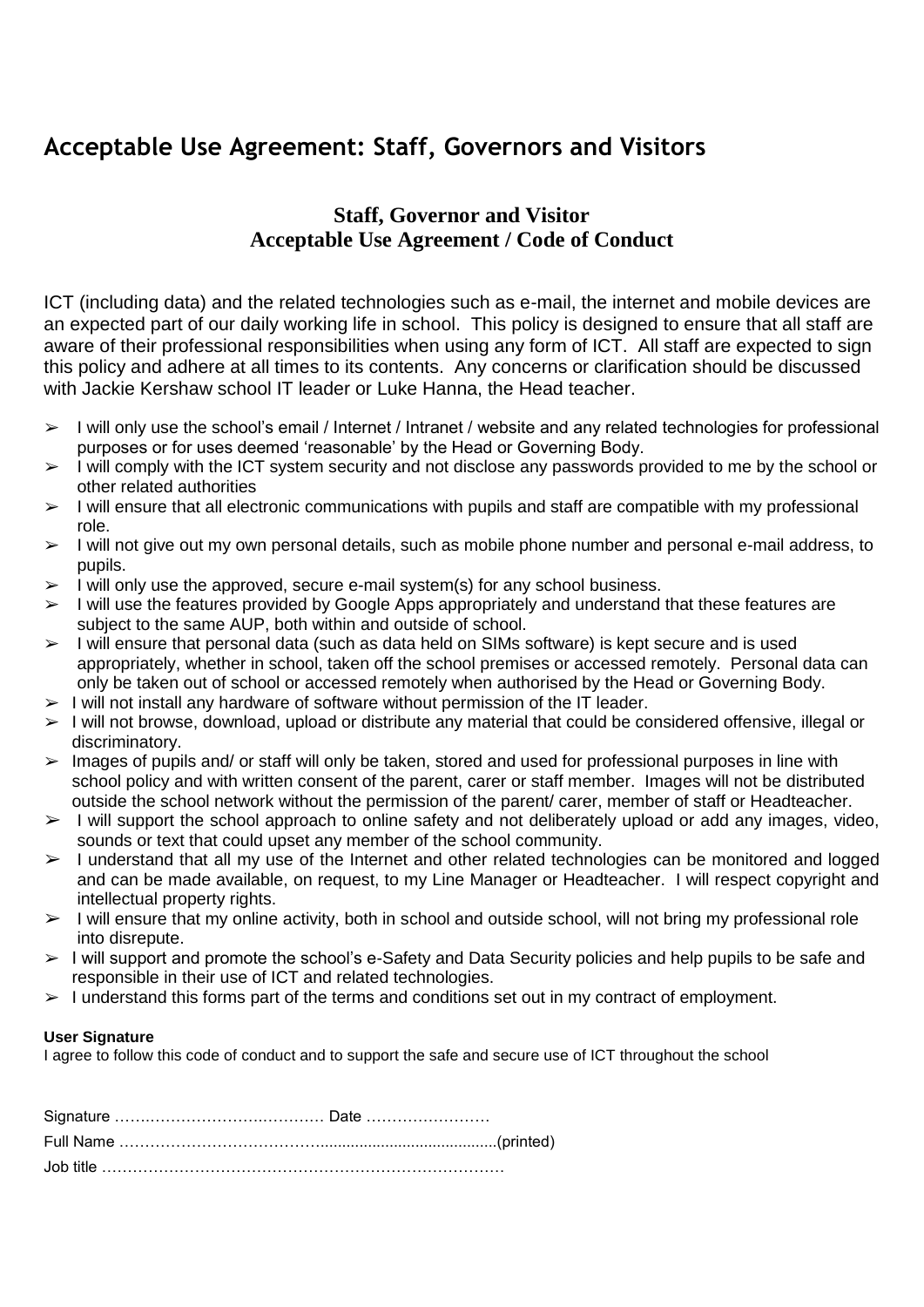## **Computer Viruses / Data Security**

- All files downloaded from the Internet, received via email or on removable media such as a memory stick must be checked for any viruses using school provided anti-virus software before being used
- Never interfere with any anti-virus software installed on school ICT equipment that you use
- If you suspect there may be a virus on any school ICT equipment, stop using the equipment and contact your ICT support provider immediately. The ICT support provider will advise you what actions to take and be responsible for advising others that need to know
- The school gives relevant staff access to its Management Information System, with a unique username and password
- It is the responsibility of everyone to keep passwords secure
- Staff are aware of their responsibility when accessing school data
- Staff have been issued with the relevant guidance documents and the Policy for ICT Acceptable Use
- Staff keep all school related data secure. This includes all personal, sensitive, confidential or classified data
- Staff should avoid leaving any portable or mobile ICT equipment or removable storage media in unattended vehicles. Where this is not possible, keep it locked out of sight
- Staff should always carry portable and mobile ICT equipment or removable media as hand luggage, and keep it under your control at all times
- It is the responsibility of individual staff to ensure the security of any personal, sensitive, confidential and classified information contained in documents faxed, copied, scanned or printed. This is particularly important when shared copiers (multi-function print, fax, scan and copiers) are used
- Anyone expecting a confidential or sensitive fax should notify the sender before it is sent.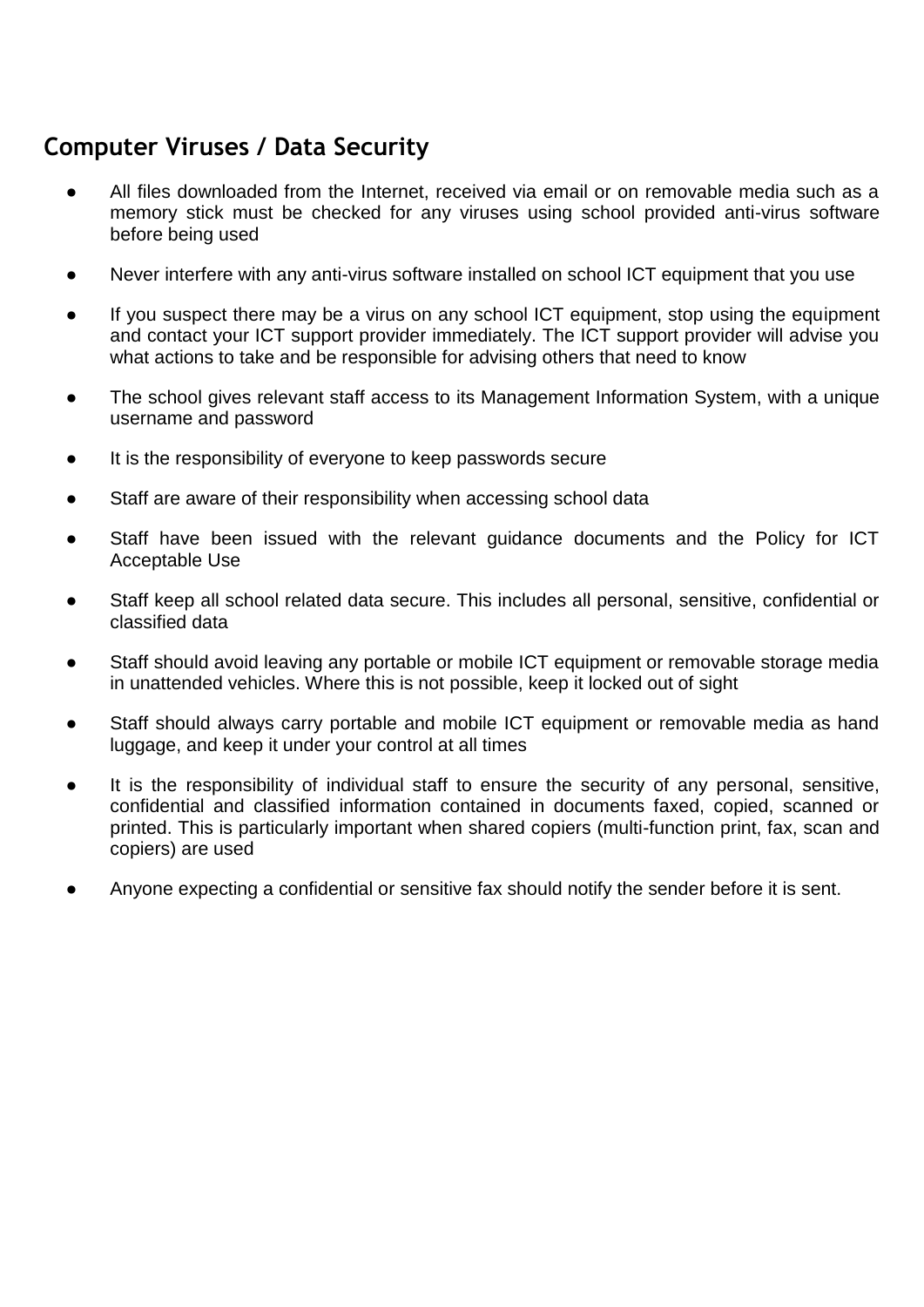## **e-Mail**

The use of e-mail within most schools is an essential means of communication for both staff and pupils. In the context of school, e-mail should not be considered private. Educationally, e-mail can offer significant benefits including; direct written contact between schools on different projects, be they staff based or pupil based, within school or international. We recognise that pupils need to understand how to style an e-mail in relation to their age and good network etiquette;'netiquette'. In order to achieve ICT level 4 or above, pupils must have experienced sending and receiving e-mails.

#### **Managing e-Mail**

- The school gives all staff their own email account to use for all school business as a work based tool This is to protect staff, minimise the risk of receiving unsolicited or malicious emails and avoids the risk of personal profile information being revealed
- It is the responsibility of each account holder to keep the password secure. For the safety and security of users and recipients, all mail is filtered and logged; if necessary e-mail histories can be traced. The school email account should be the account that is used for all school business
- Under no circumstances should staff contact pupils, parents or conduct any school business using personal email addresses
- All emails should be written and checked carefully before sending, in the same way as a letter written on school headed paper
- Staff sending emails to external organisations, parents or pupils are advised to cc. the Headteacher, line manager or designated account
- Pupils may only use school approved accounts on the school system and only under direct teacher supervision for educational purposes
- Emails created or received as part of your school job will be subject to disclosure in response to a request for information under the Freedom of Information Act 2000. You must therefore actively manage your e-mail account as follows:
	- Delete all e-mails of short-term value
	- − Organise e-mail into folders and carry out frequent house-keeping on all folders and archives
- All pupil email users are expected to adhere to the generally accepted rules of netiquette particularly in relation to the use of appropriate language and not revealing any personal details about themselves or others in email communication, or arrange to meet anyone without specific permission, virus checking attachments
- Pupils must immediately tell a teacher/ trusted adult if they receive an offensive e-mail
- Staff must inform the IT leader or Head teacher if they receive an offensive e-mail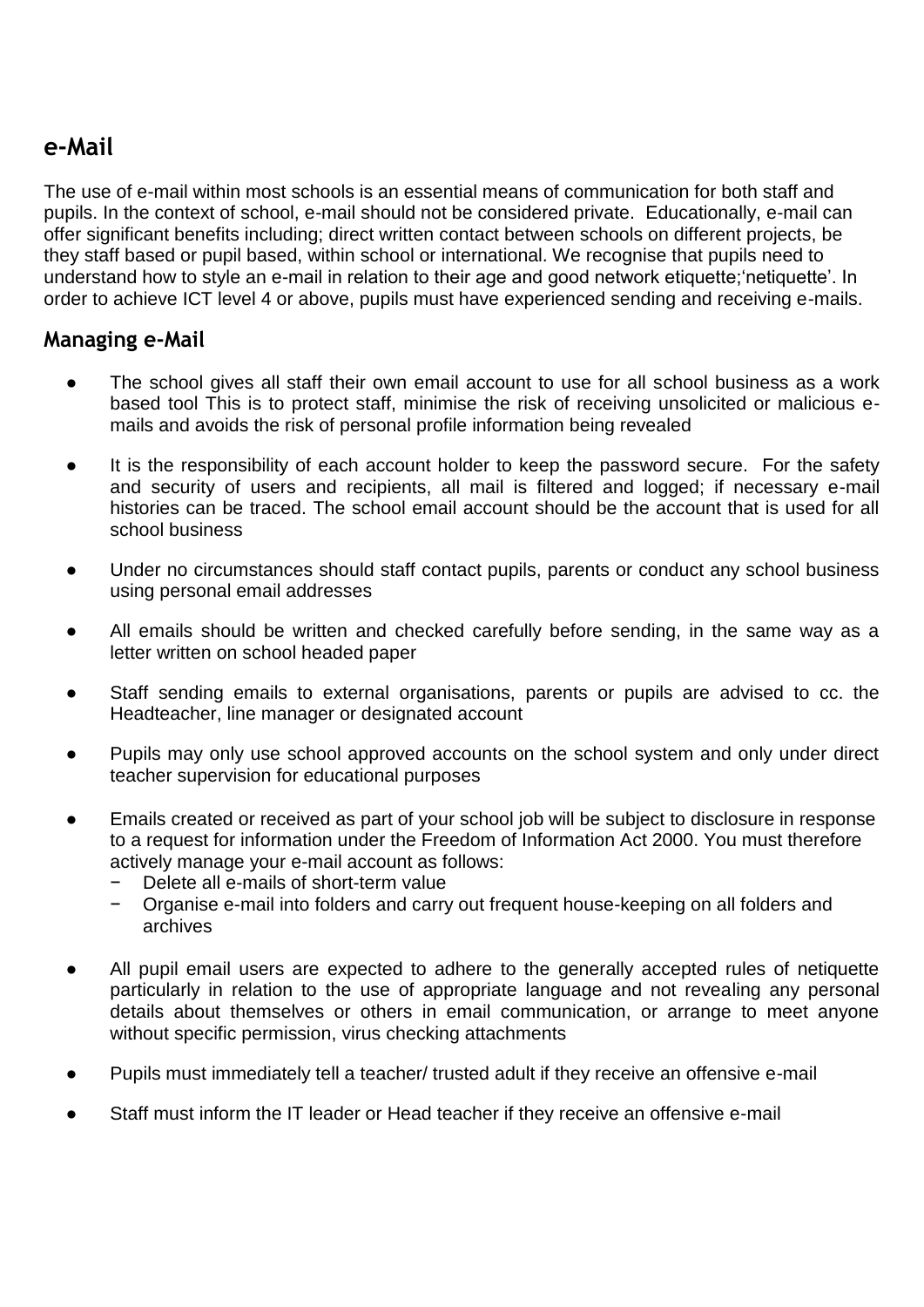## **E Safety**

#### **E Safety - Roles and Responsibilities**

As e Safety is an important aspect of strategic leadership within the school, the Head and governors have ultimate responsibility to ensure that the policy and practices are embedded and monitored. The named eSafety co-ordinator in this school is *Jackie Kershaw* who has been designated this role as IT lead. All members of the school community have been made aware of who holds this post.

This policy, supported by the school's acceptable use agreements for staff, governors, visitors and pupils, is to protect the interests and safety of the whole school community. It is linked to the following mandatory school policies: child protection, health and safety, home–school agreements, and behaviour/pupil discipline (including the anti-bullying) policy and PSHE .

#### **E Safety in the Curriculum**

ICT and online resources are increasingly used across the curriculum. We believe it is essential for eSafety guidance to be given to the pupils on a regular and meaningful basis. e Safety is embedded within our curriculum and we continually look for new opportunities to promote e Safety.

- The school has a framework for teaching internet skills in ICT/ PSHE lessons
- The school provides opportunities within a range of curriculum areas to teach about e Safety
- Educating pupils about the online risks that they may encounter outside school is done informally when opportunities arise and as part of the eSafety curriculum
- Pupils are aware of the impact of Cyberbullying and know how to seek help if they are affected by any form of online bullying. Pupils are also aware of where to seek advice or help if they experience problems when using the internet and related technologies; i.e. parent/ carer, teacher/ trusted staff member, or an organisation such as Cybermentors, Childline or CEOP report abuse button
- Pupils are taught to critically evaluate materials and learn good searching skills through cross curricular teacher models, discussions and via the ICT curriculum

#### **E Safety Skills Development for Staff**

- New staff receive information on the school's acceptable use policy as part of their induction
- All staff have been made aware of their individual responsibilities relating to the safeguarding of children within the context of e Safety and know what to do in the event of misuse of technology by any member of the school community
- All staff are encouraged to incorporate eSafety activities and awareness within their curriculum areas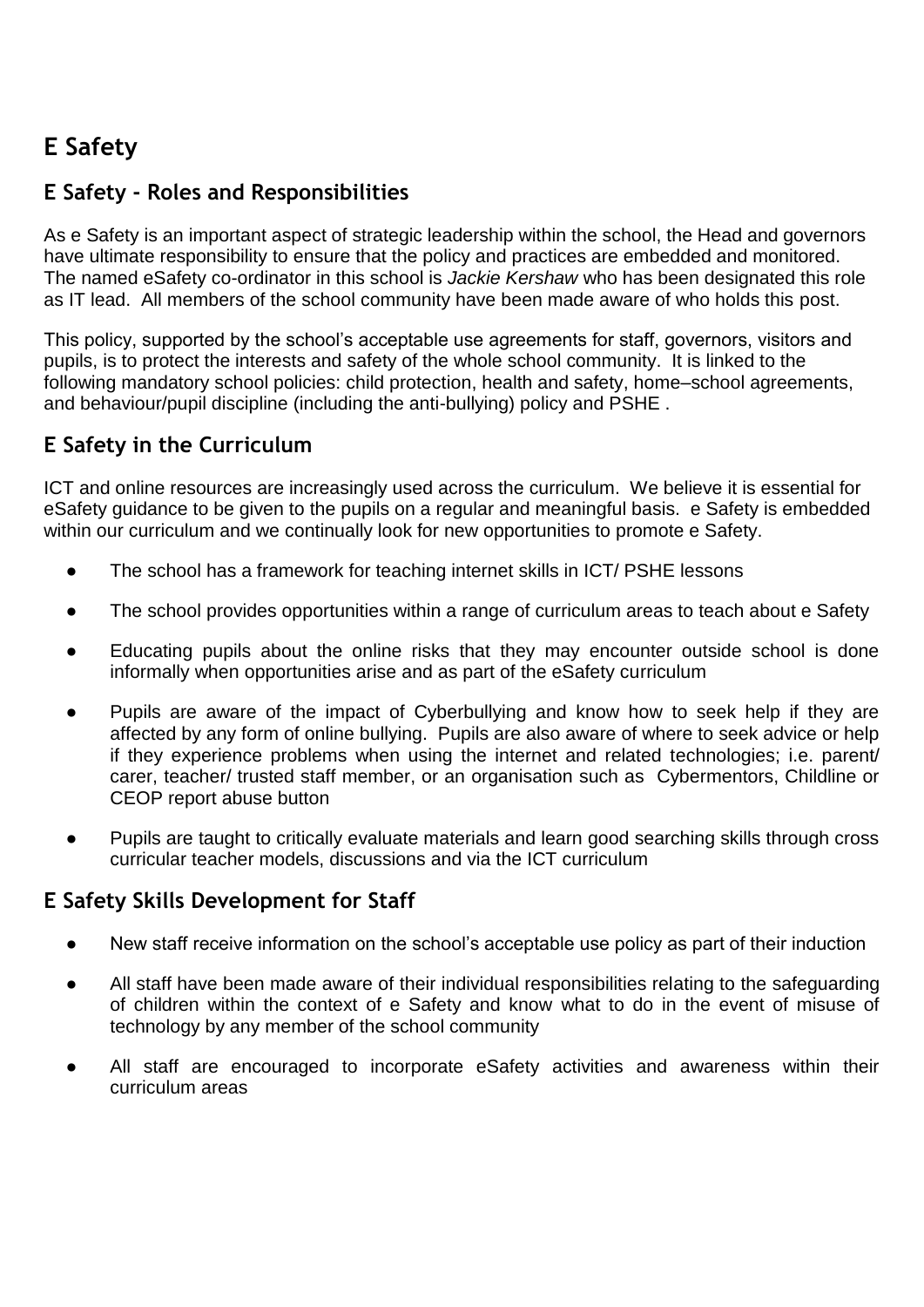## **Internet Access**

The internet is an open worldwide communication medium, available to everyone, at all times. Anyone can view information, send messages, discuss ideas and publish material which makes it both an invaluable resource for education, business and social interaction, as well as a potential risk to young and vulnerable people.

#### **Managing the Internet**

- The school provides pupils with supervised and filtered access to Internet resources (where reasonable) through the school's fixed internet connectivity provided by EXA broadband and schools filter system.
- Staff will preview any recommended sites before use
- If Internet research is set for homework, specific sites will be suggested that have previously been checked by the teacher. It is advised that parents recheck these sites and supervise this work. Parents will be advised to supervise any further research
- All users must observe software copyright at all times. It is illegal to copy or distribute school software or illegal software from other sources
- All users must observe copyright of materials from electronic resources

#### **Internet Use**

- You must not post personal, sensitive, confidential or classified information or disseminate such information in any way that may compromise the intended restricted audience
- Do not reveal names of colleagues, pupils, others or any other confidential information acquired through your job on any social networking site or other online application
- On-line gambling or gaming is not allowed

It is at the Headteacher's discretion as to what internet activities are permissible for staff and pupils and how this is disseminated.

- Our school also employs some additional web-filtering through Google Apps for education, which is the responsibility of *the IT lead and Head teacher.*
- Meon Junior School is aware of its responsibility when monitoring staff communication under current legislation and takes into account; Data Protection Act 1998, The Telecommunications (Lawful Business Practice) (Interception of Communications) Regulations 2000, Regulation of Investigatory Powers Act 2000, Human Rights Act 1998
- Staff and pupils are aware that school based email and internet activity can be monitored and explored further if required
- The school does not allow pupils access to internet logs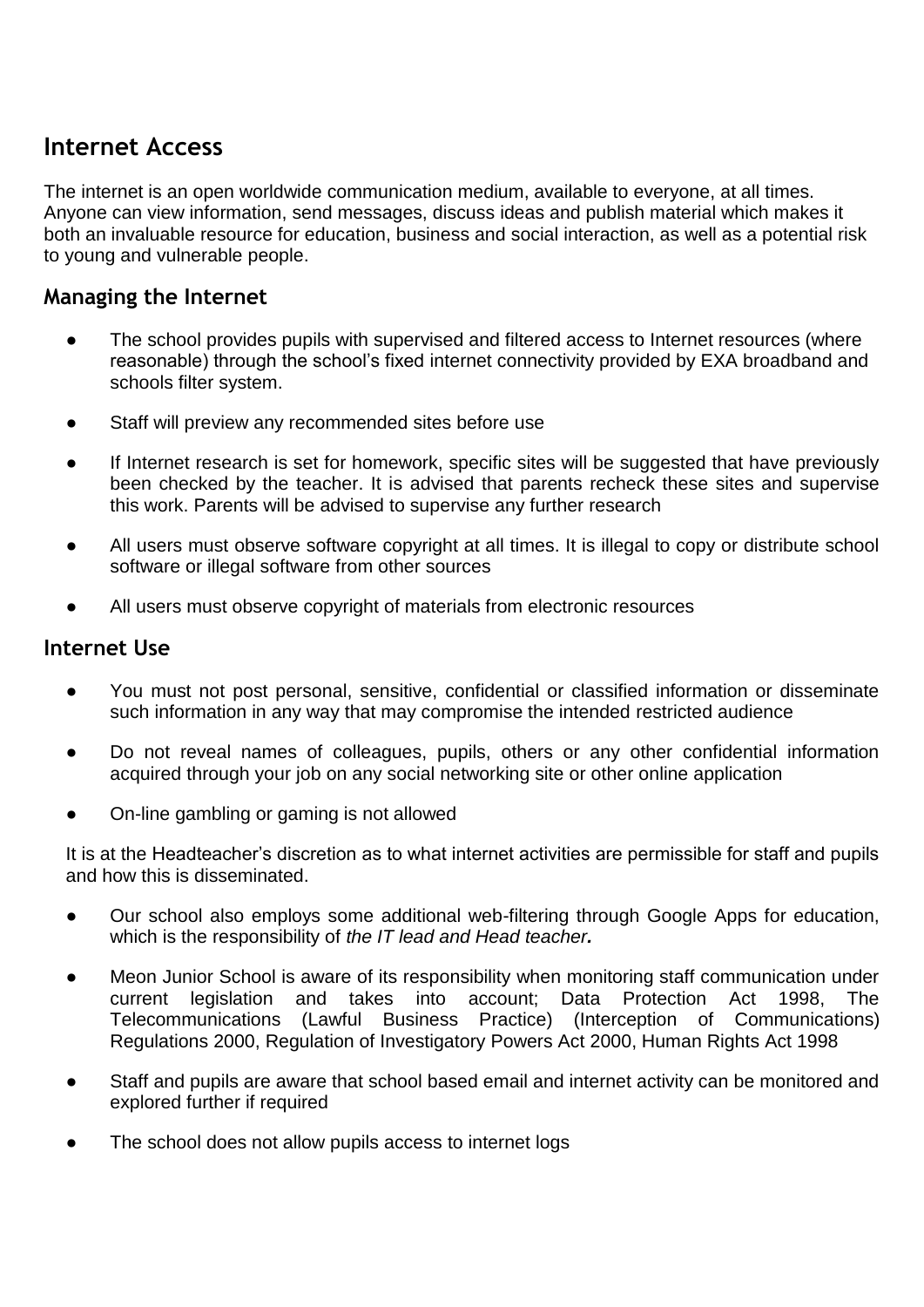- If staff or pupils discover an unsuitable site, the screen must be switched off/ closed and the incident reported immediately to the IT lead or teacher as appropriate
- It is the responsibility of the school, by delegation to the network manager, to ensure that anti-virus protection is installed and kept up-to-date on all school machines
- Pupils and staff are not permitted to download programs or files on school based technologies without seeking prior permission from *the Headteacher/ IT leader*

Online technologies, including social networking sites, if used responsibly both outside and within an educational context can provide easy to use, creative, collaborative and free facilities. However it is important to recognise that there are issues regarding the appropriateness of some content, contact, culture and commercialism. To this end, we encourage our pupils to think carefully about the way that information can be added and removed by all users, including themselves, from these sites.

- At present, the school endeavors to deny access to social networking and online games websites to pupils within school
- All pupils are advised to be cautious about the information given by others on such websites, for example users not being who they say they are
- Pupils are taught to avoid placing images of themselves (or details within images that could give background details) on such websites and to consider the appropriateness of any images they post due to the difficulty of removing an image once online
- Pupils are always reminded to avoid giving out personal details on websites which may identify them or where they are (full name, address, mobile/ home phone numbers, school details, IM/ email address, specific hobbies/ interests)
- Our pupils are advised to set and maintain their online profiles to maximum privacy and deny access to unknown individuals
- Pupils are encouraged to be wary about publishing specific and detailed private thoughts and information online
- Our pupils are asked to report any incidents of Cyberbullying to the school
- Staff may only create blogs, wikis or other online areas in order to communicate with pupils using the school website or other systems approved by the Headteacher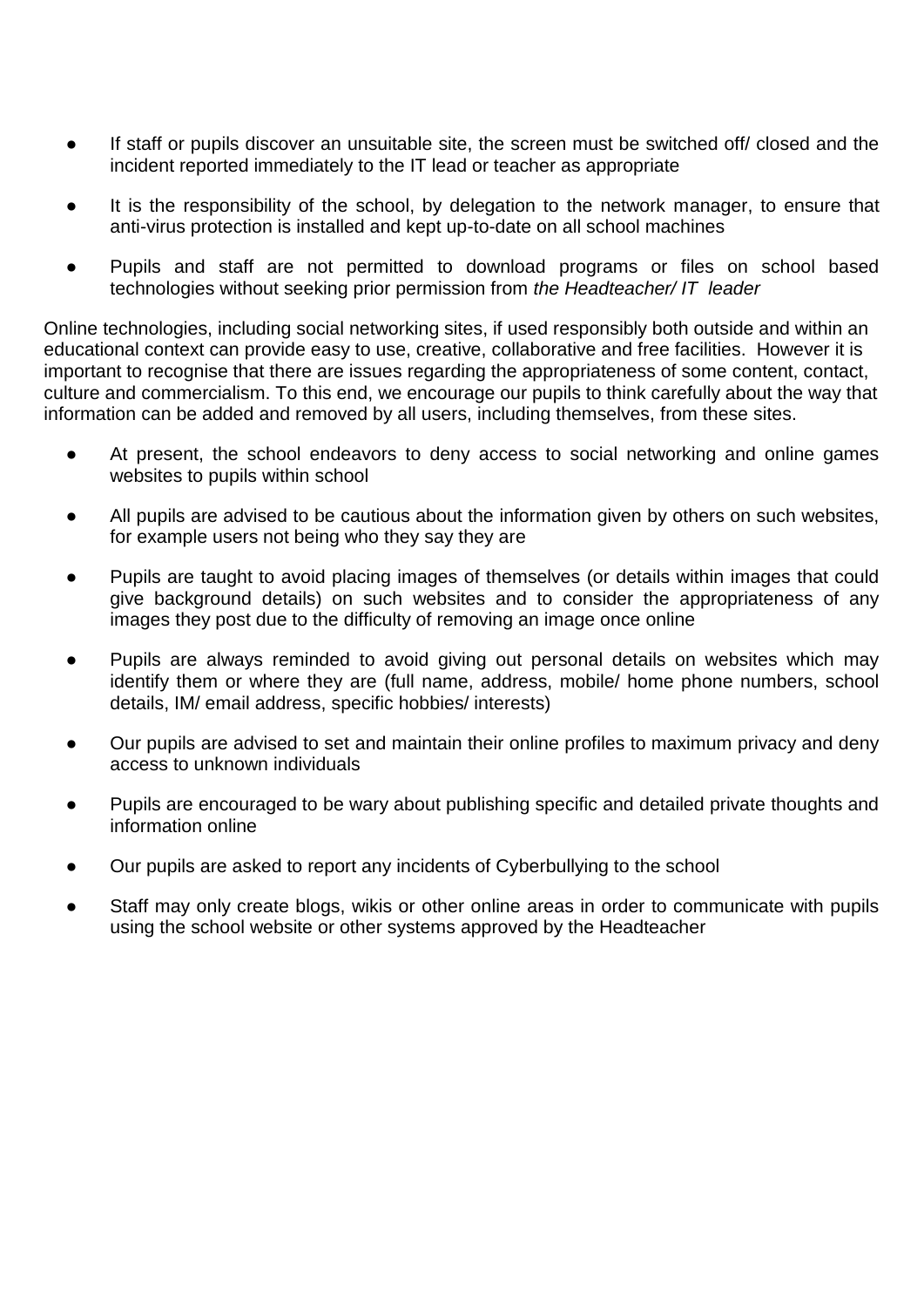## **Parental Involvement**

We believe that it is essential for parents/carers to be fully involved with promoting e Safety both in and outside of school and to be aware of their responsibilities. We regularly consult and discuss e Safety with parents/ carers and seek to promote a wide understanding of the benefits of new technologies, together with the associated risks.

- Parents/carers and pupils are actively encouraged to contribute to adjustments or reviews of the school e Safety policy by using the feedback form on our website
- Parents/carers are asked to read through and sign acceptable use agreements on behalf of their child on admission to the school
- Parents/carers are required to make a decision as to whether they consent to images of their child being taken and used in the public domain (e.g., on school website)
- Parents/carers are expected to sign a Home School agreement containing the following statement or similar
	- <sup>→</sup> **We will support the school approach to on-line safety and not deliberately upload or add any text, image, sound or videos that could upset or offend any member of the school community**
- The school disseminates information to parents relating to eSafety where appropriate in the form of;
	- o Information and celebration evenings
	- o Practical training sessions e.g. How to adjust the Facebook privacy settings
	- o Posters
	- o School website
	- o Newsletter items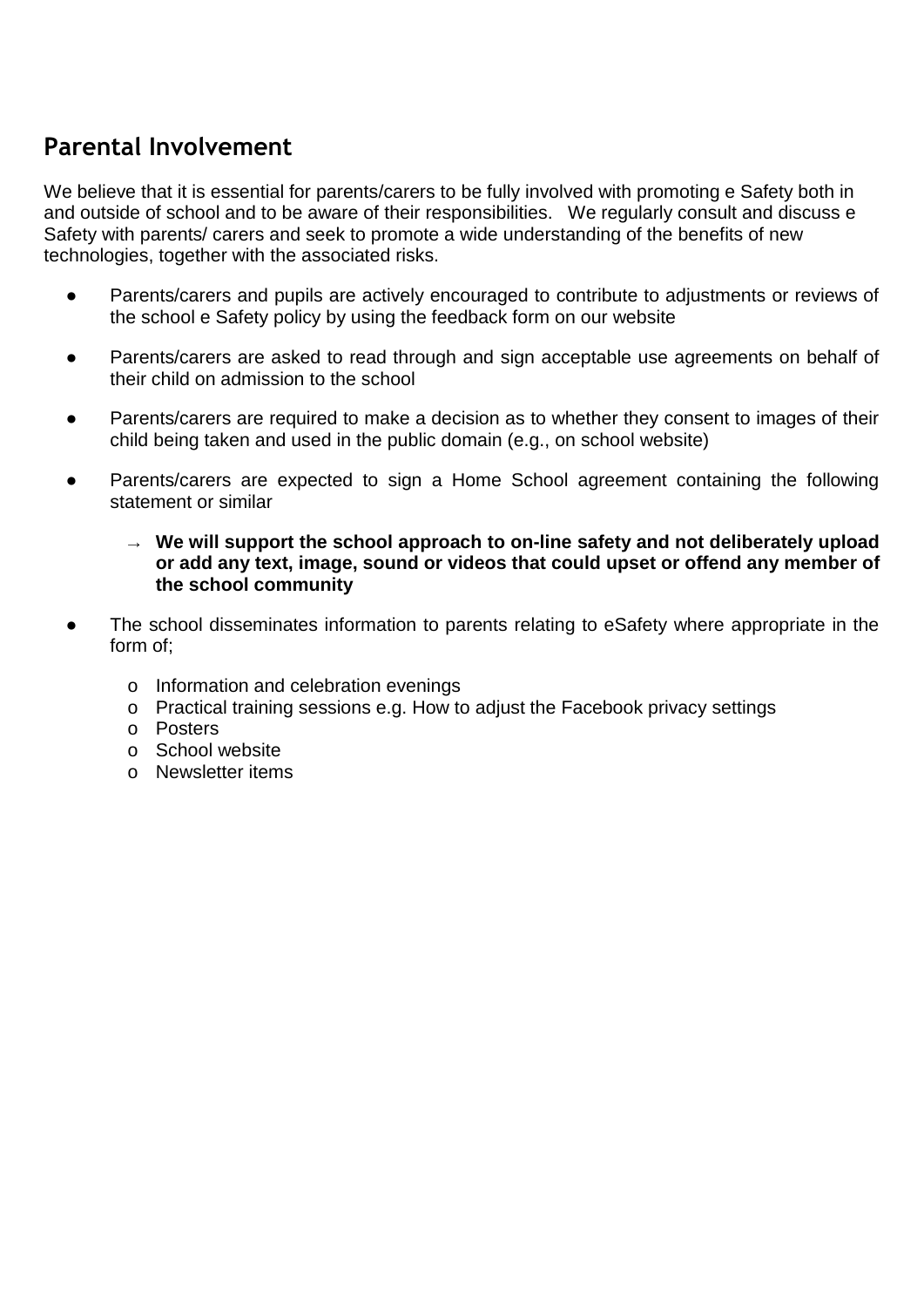## **Safe Use of Images**

#### **Taking of Images and Film**

Digital images are easy to capture, reproduce and publish and, therefore, misuse. We must remember that it is not always appropriate to take or store images of any member of the school community or public, without first seeking consent and considering the appropriateness.

- With the written consent of parents (on behalf of pupils) and staff, the school permits the appropriate taking of images by staff and pupils with school equipment
- Staff are not permitted to use personal digital equipment, such as mobile phones and cameras, to record images of pupils, this includes when on field trips. However with the express permission of the Headteacher, images can be taken provided they are transferred immediately and solely to the school's network and deleted from the staff device
- Pupils are not permitted to use personal digital equipment, including mobile phones and cameras, to record images of pupils, staff and others without advance permission from the Headteacher
- Pupils and staff must have permission from the Headteacher before any image can be uploaded for publication

#### **Consent of Adults Who Work at the School**

● Permission to use images of all staff who work at the school is sought on induction and a copy is located in the personnel file

#### **Publishing Pupil's Images and Work**

On a child's entry to the school, all parents/carers will be asked to give permission to use their child's work/photos in the following ways:

- on the school web site
- in the school prospectus and other printed publications that the school may produce for promotional purposes
- recorded/ transmitted on a video or webcam
- in display material that may be used in the school's communal areas
- in display material that may be used in external areas, ie exhibition promoting the school
- general media appearances, eg local/ national media/ press releases sent to the press highlighting an activity (sent using traditional methods or electronically)

This consent form is considered valid for the entire period that the child attends this school unless there is a change in the child's circumstances where consent could be an issue, eg divorce of parents, custody issues, etc.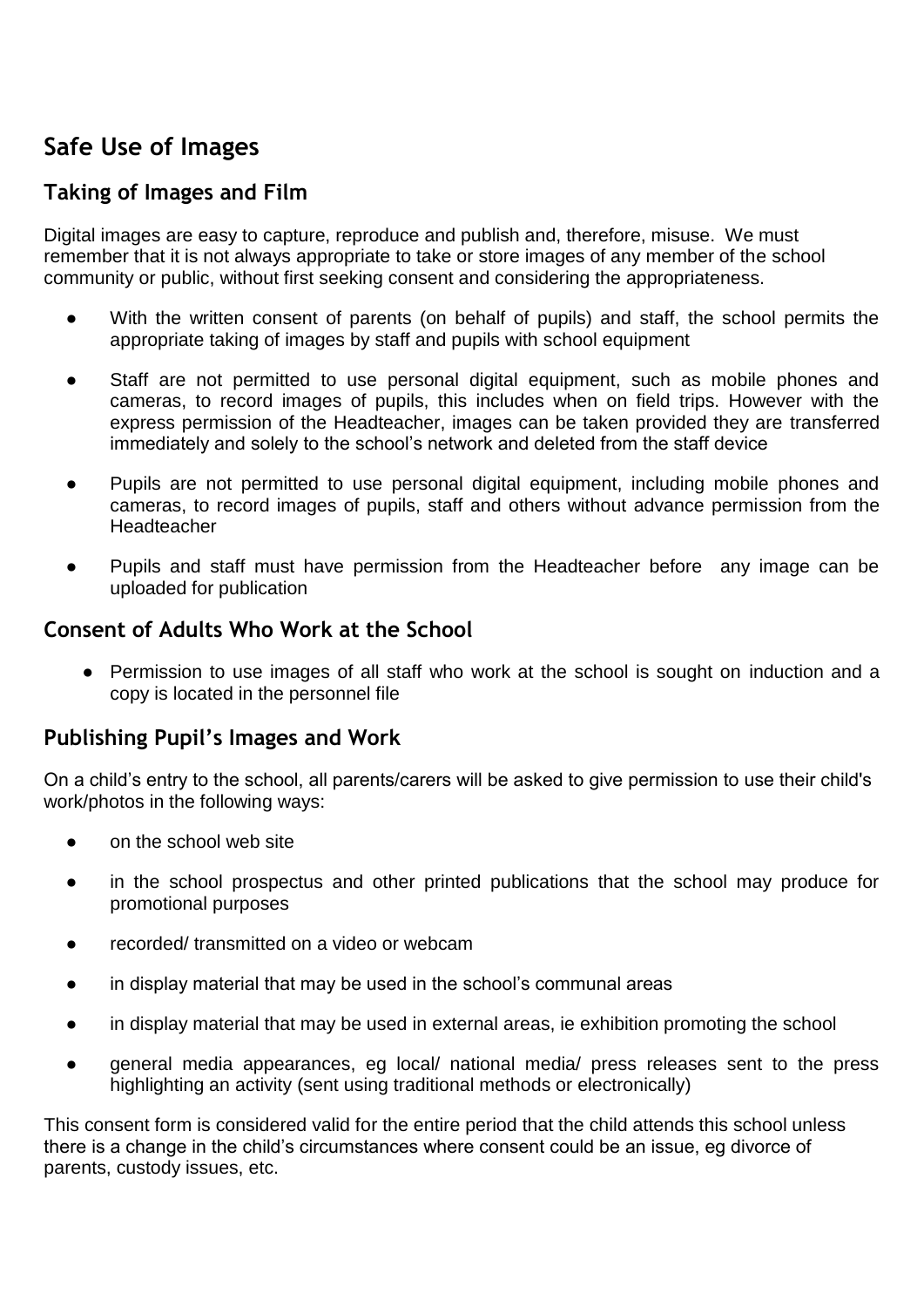Parents or carers may withdraw permission, in writing, at any time. Consent has to be given by both parents in order for it to be deemed valid.

Pupils' names will not be published alongside their image and vice versa. E-mail and postal addresses of pupils will not be published. Pupils' full names will not be published.

Before posting student work on the Internet, a check needs to be made to ensure that permission has been given for work to be displayed.

Only the Head teacher or IT lead has authority to upload to the site.

### **School ICT Equipment including Portable & Mobile ICT Equipment & Removable Media**

#### **School ICT Equipment**

- As a user of the school ICT equipment, you are responsible for your activity
- It is recommended that schools log ICT equipment issued to staff and record serial numbers as part of the school's inventory
- Do not allow your visitors to plug their ICT hardware into the school network points (unless special provision has been made). They should be directed to the wireless ICT facilities if available
- Ensure that all ICT equipment that you use is kept physically secure
- Do not attempt unauthorised access or make unauthorised modifications to computer equipment, programs, files or data. This is an offence under the Computer Misuse Act 1990
- It is imperative that you save your data on a frequent basis to the school's network. You are responsible for the backup and restoration of any of your data that is not held on the school's network
- Personal or sensitive data should not be stored on the local drives of desktop PC, laptop, USB memory stick or other portable device. If it is necessary to do so the local drive must be encrypted
- It is recommended that a time locking screensaver is applied to all machines. Any device accessing personal data must have a locking screensaver as must any user profiles
- Privately owned ICT equipment should not be used on a school network
- On termination of employment, resignation or transfer, return all ICT equipment to your Manager. You must also provide details of all your system logons so that they can be disabled
- It is your responsibility to ensure that any information accessed from your own PC or removable media equipment is kept secure, and that no personal, sensitive, confidential or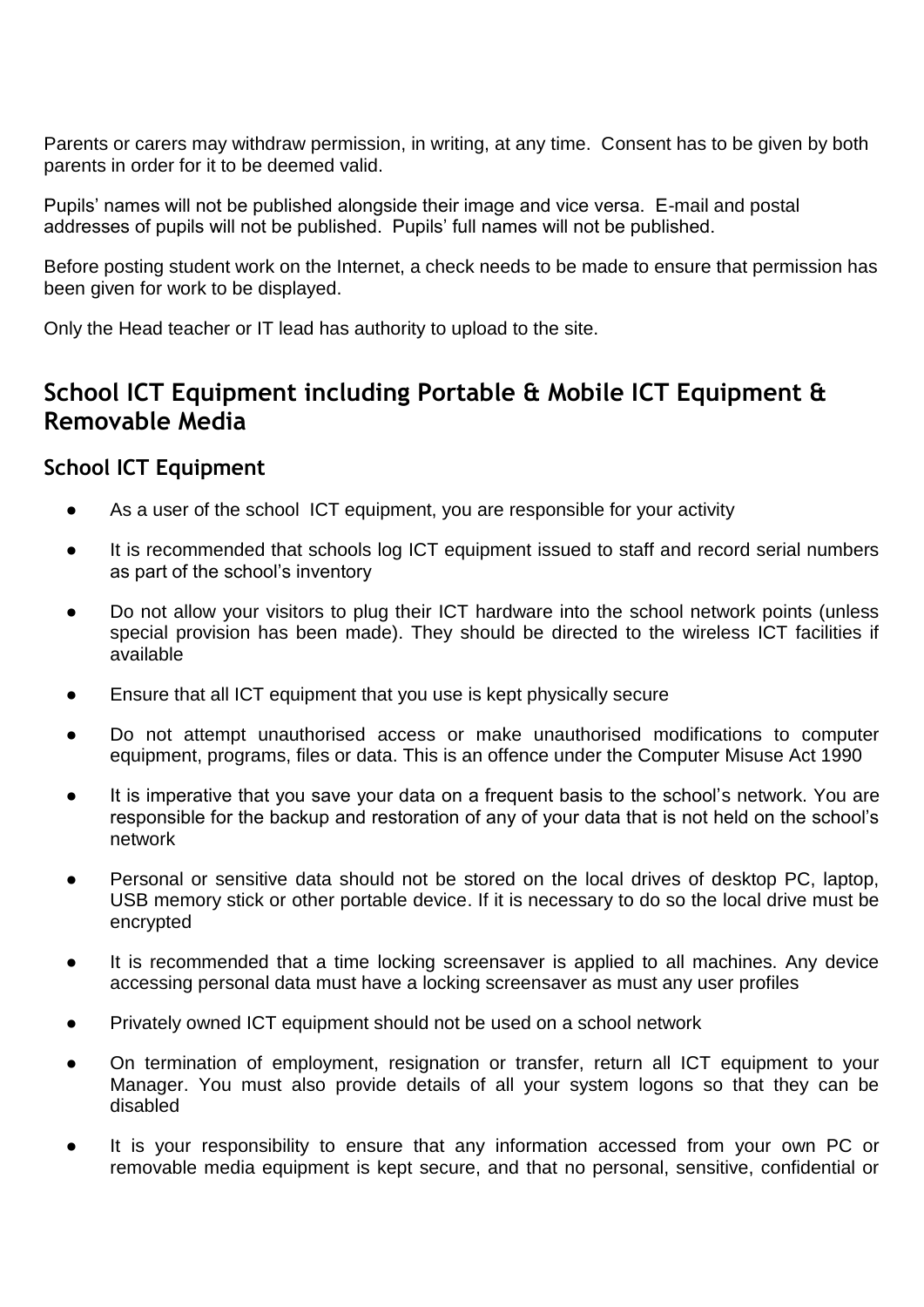classified information is disclosed to any unauthorised person

#### **Mobile Technologies**

Many emerging technologies offer new opportunities for teaching and learning including a move towards personalised learning and 1:1 device ownership for children and young people. Mobile technologies such Smartphones, Blackberries, iPads, games players, are generally very familiar to children outside of school. They often provide a collaborative, well-known device with possible internet access and thus open up risk and misuse associated with communication and internet use. Emerging technologies will be examined for educational benefit and the risk assessed before use in school is allowed. Our school chooses to manage the use of these devices in the following ways so that users exploit them appropriately.

#### *Personal Mobile Devices (including phones)*

- The school allows staff to bring in personal mobile phones and devices for their own use. Under no circumstances does the school allow a member of staff to contact a pupil or parent/ carer using their personal device
- Pupils are not allowed to bring personal mobile devices/phones to school but may send them to the office to be kept securely for the day.
- This technology may be used for educational purposes, as mutually agreed with the Headteacher.The device user, in this instance, must always ask the prior permission of the bill payer
- The school is not responsible for the loss, damage or theft of any personal mobile device
- The sending of inappropriate text messages between any member of the school community is not allowed
- Permission must be sought before any image or sound recordings are made on these devices of any member of the school community
- Users bringing personal devices into school must ensure there is no inappropriate or illegal content on the device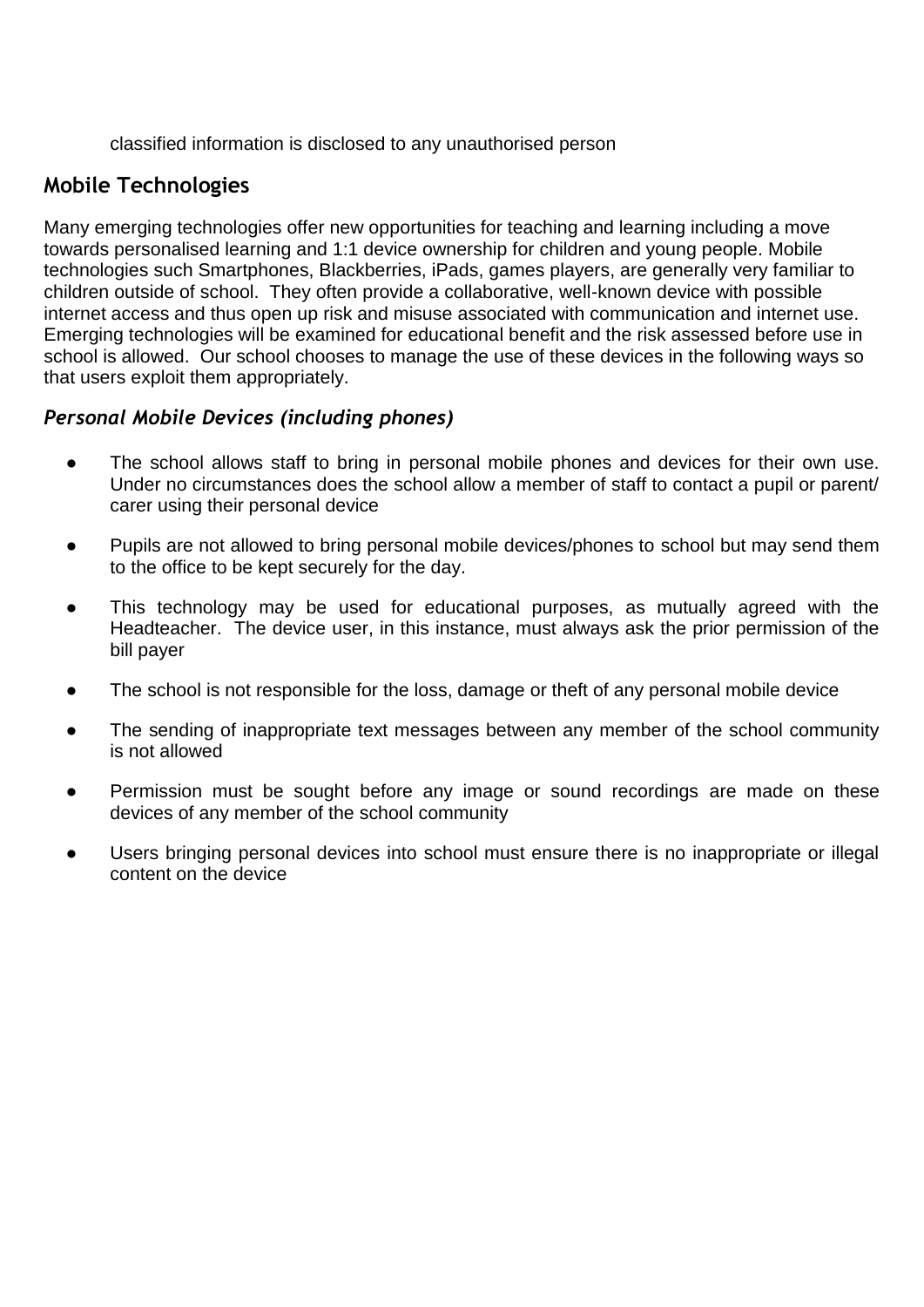## **Smile and Stay Safe Poster**

**eSafety guidelines to be displayed throughout the school** 



**S**taying safe means keeping your personal details private, such as full name, phone number, home address, photos or school. Never reply to ASL (age, sex, location)

**M**eeting up with someone you have met online can be dangerous. Only meet up if you have first told your parent or carer and they can be with you

**I**nformation online can be untrue, biased or just inaccurate. Someone online my not be telling the truth about who they are - they may not be a 'friend'

Let a parent, carer, teacher or trusted adult know if you ever feel worried, uncomfortable or frightened about something online or someone you have met or who has contacted you online

**E**mails, downloads, IM messages, photos and anything from someone you do not know or trust may contain a virus or unpleasant message. So do not open or reply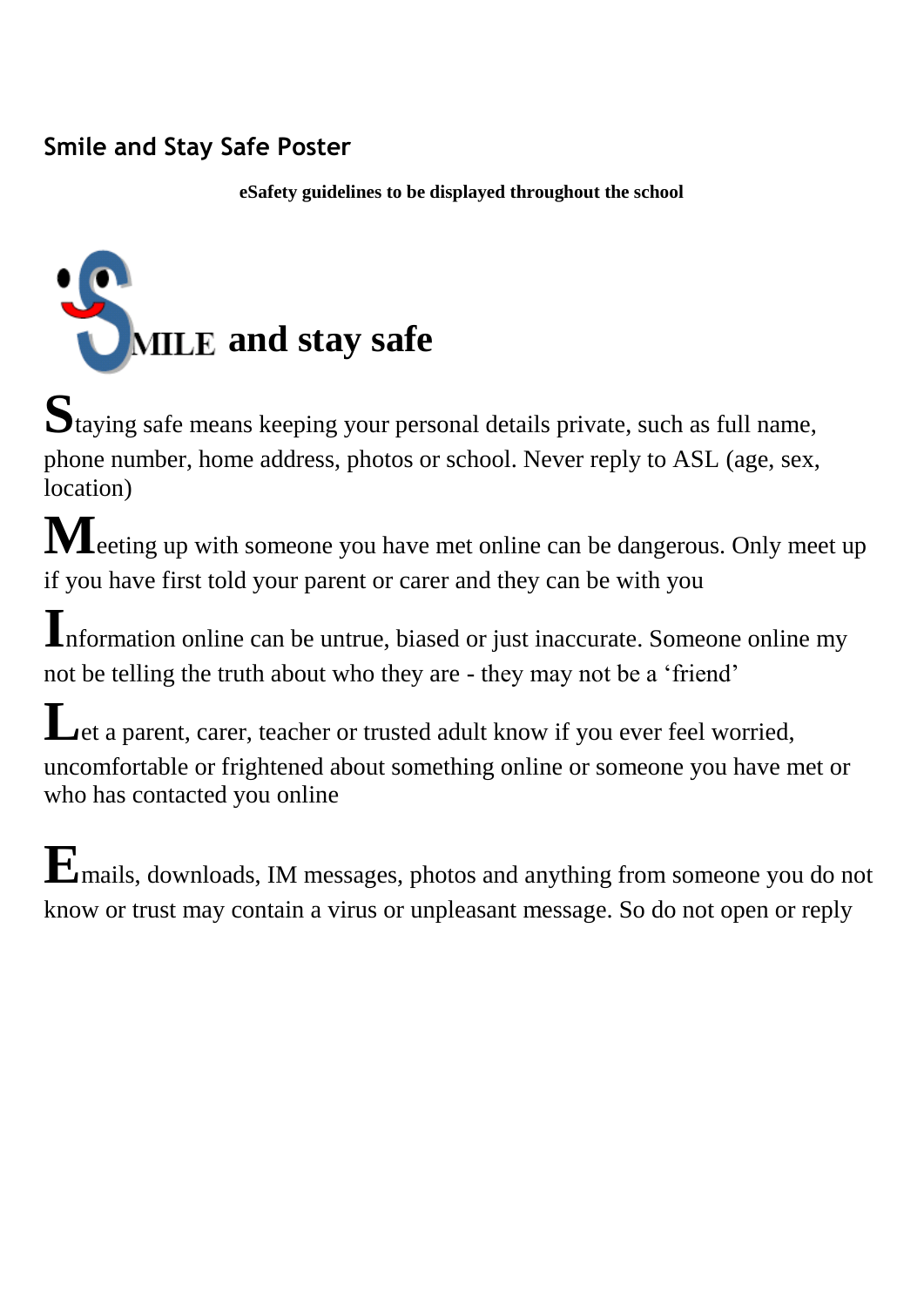#### **Social Media, including Facebook and Twitter**

Facebook, Twitter and other forms of social media are increasingly becoming an important part of our daily lives.

- Our school may use Facebook and Twitter to communicate with parents and carers. The Head teacher is responsible for all postings on these technologies and on Facebook monitors responses from others
- Staff are not permitted to access their personal social media accounts using school equipment at any time.
- Pupils are not permitted to access social media accounts whilst at school and we actively encourage parents to be responsible when setting up such systems and adhere to the age guidelines set. Any breach of this may be reported to the relevant body.
- Staff, governors, pupils, parents and carers are regularly provided with information on how to use social media responsibly and what to do if they are aware of inappropriate use by others
- Whilst employees, governors, parents and carers are free to use the internet in this way, they must ensure that they do not breach the law or disclose Meon Junior School's confidential information, breach copyright, defame the school, its suppliers, partners, customers or other employees, or disclose personal data or information about any individual that could breach the Data Protection Act 1998 and to keep completely confidential any information regarding the children, their families or other staff which is learned through the School.
- Staff, governors, pupils, parents and carers are aware that the information, comments, images and video they post online can be viewed by others, copied and stay online forever
- Staff, governors, pupils, parents and carers are aware that their online behaviour should at all times be compatible with UK law

When writing a weblog and placing information on social networking sites, employees, governors, parents and carers should be careful not to:

- Include any information that breaches copyright and should link to other material rather than cutting and pasting it.
- Defame (libel) anyone. An employee, governor, parent or carer who makes a defamatory statement that is published on the internet may be legally liable for any damage to the reputation of the individual concerned.
- Include personal information about an individual without his / her consent, otherwise they risk breaching the Data Protection Act 1998, which is a criminal offence.
- Include material that is abusive, defamatory, sexist, racist or homophobic or that could be interpreted as harassment or bullying.
- ●
- **Bring Meon Junior School into disrepute.**